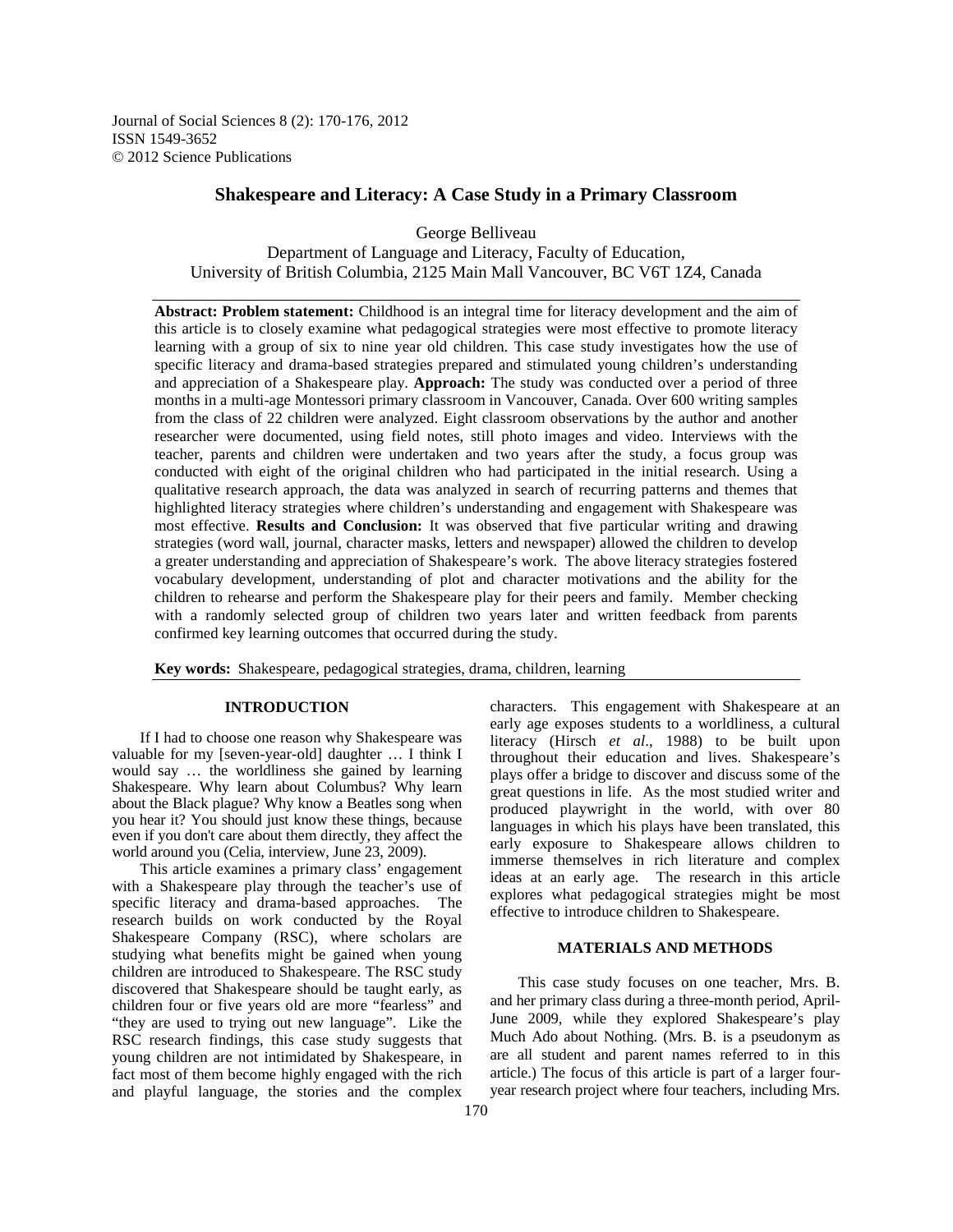B., led their classes in exploring and performing adapted versions of Shakespeare's comedies (2008-2011). The research for this article took place in a multi-age Montessori primary classroom with children six to nine years old, in a Vancouver, Canada public school.

 A case study involves the collection and presentation of specific information gathered in a natural setting, most often about a particular participant or a small group (Yin, 2009). As such, this approach to research is particularly well suited to share the complex literacy learning that took place between Mrs. B. and her class while they engaged with Shakespeare. Case studies combine a range of data sources including but not limited to direct observation, interviews and collections of writing samples (Eisner and Peshkin, 1990).

 Collectively the 22 children in Mrs. B.'s class created over 600 pieces of reflective and creative writing/drawing during their work on Much Ado about Nothing through journals, newspaper writing, response leaves and letters. Eight parents, along with Mrs. B., participated in semi-structured interviews. Focus groups, formal and informal, were held with the children during the project and once again two years later in February 2011. Other research artifacts include Mrs. B.'s teaching plans and two adaptations of Much Ado about Nothing: Burdett and Shakespeare (2009) and Carter (2009).

 The research used a phenomenological approach, seeking to describe what happened during the children's literacy engagement with Shakespeare. Part of the objective for this study was to resist "any tendency toward constructing a predetermined set of fixed procedures, techniques and concepts that would rule-govern the research project" (Manen, 1990). As such, the project did not begin with a set hypothesis, or with the intent of seeking specific quantitative findings. Although the data points to positive developments in the children's writing skills, comprehension and ability for public speaking, empirical data through pre and post surveys are not discussed in this article. The findings are of a qualitative nature, identifying, describing and analyzing specific literacy strategies that enhanced the children's learning while studying Shakespeare. To insure rigor and validity, the findings are supported and analyzed through multiple data sources, including the children's, the teacher's, the parents' and the researcher's perspective.

#### **Findings:**

**Five literacy strategies:** At the heart of Mrs. B.'s pedagogy is that "Shakespeare is meant to be performed, spoken out loud. Children need to play, experiment with the language, stories and characters" (interview, May 22, 2009). To prepare her children for the oral and physical engagement with Shakespeare, she used a number of different literacy-based strategies. During the data analysis, five strategies emerged as significant learning opportunities for the children, as they represent specific moments where the pedagogical approach and the student learning seemed to crystallize (Richardson, 2000). The shifting, transient and ephemeral nature of learning that occurs in primary classrooms is often difficult to name and/or place, yet by closely reading the data the literacy approaches discussed below exemplify moments where multiple learning opportunities for children came together. The five literacy-based strategies are not unfamiliar to primary educators, yet how they are interwoven in complex, non-linear and layered ways in the process of exploring and eventually performing, Shakespeare's Much Ado About Nothing with young children is unique and the focus.

**Word wall:** I remember the word wall! Apparel! Dress him in my apparel! I still remember that word. And I can still see some of the words on the wall during the play with our parents, because they were all over our class. I liked our word wall. (Joan, 11 years old, focus group, February 15, 2011)

 Two years after the production, Joan recalled the word wall from class and how it helped her better understand some of her lines as Beatrice. A richness of exploring Shakespeare is to delve into his imagefilled words, e.g., valiant, mirth, implore, melancholy (Fig. 1). Such poetic words help define characters and set the mood. They also build children's language capacity beyond everyday words, expanding their vocabulary and grasp of language.

 Children are like sponges, they are constantly acquiring language and building vocabulary and I see it as my job to expose them daily to new and rich language (Mrs. B., interview, May 22, 2009).

 The word wall was initiated on the first day that Mrs. B. and her class started work on Shakespeare. As she read Burdett's version of Much Ado about Nothing to her class, she stopped and paused to clarify dialogue and words that were potentially not familiar to her students. These words were placed on yellow cue cards, along with a brief definition and/or synonyms and then added to the word wall. Words such as 'valiant,' meaning brave, showing courage, were placed on the wall as a helpful reminder. The new vocabulary became part of the students' spelling program to bring Shakespeare's language further into their curricular routine. As well, the word wall was divided with columns for verbs, another for nouns and a third for adjectives and adverbs, allowing the children to begin to identify the parts of a sentence.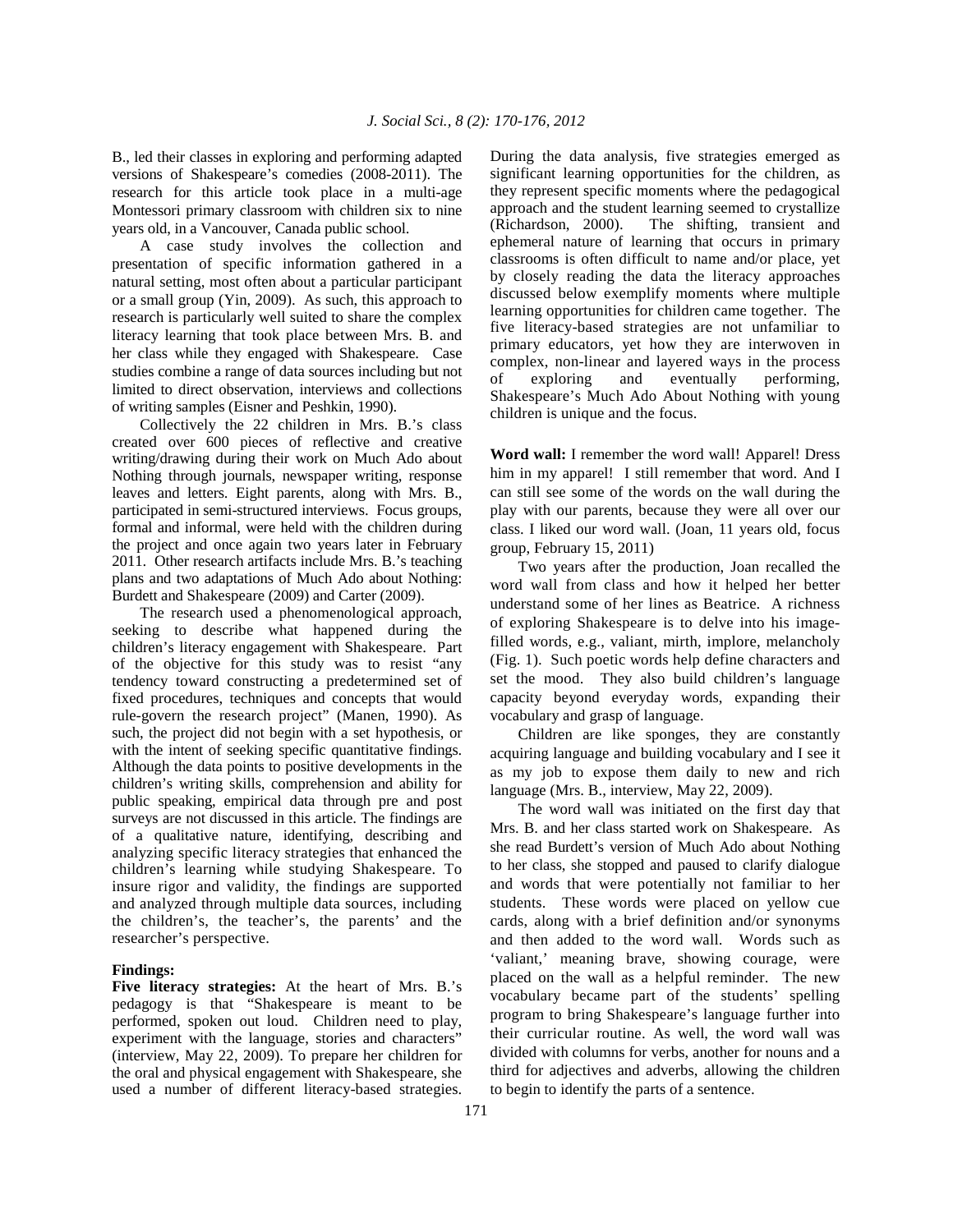

Fig. 1: Word wall

|                                                        | golders fall in love with                                                                       |
|--------------------------------------------------------|-------------------------------------------------------------------------------------------------|
| Could this<br>be a result<br>of misunder-<br>standing? | $L$ conato's daughter. Then                                                                     |
|                                                        | the solder who falls in love                                                                    |
|                                                        |                                                                                                 |
|                                                        | saw the cvil person and he<br>thinks that Hero Chow falls                                       |
|                                                        | in love with theologier) was fully mg                                                           |
|                                                        | to another man. Then when                                                                       |
|                                                        | he was at the wedding                                                                           |
|                                                        |                                                                                                 |
|                                                        |                                                                                                 |
|                                                        | Good He shamed Hero then a few<br>observation minitus lotter He notes<br>that Hero was died the |
|                                                        | Sam Hero was alive<br>H <sub>c</sub>                                                            |
|                                                        | How do you think he felt when he saw that flero was<br>alive?                                   |

Fig. 2: Part of Kate's journal entry with comments from Mrs. B.

 The children showed no signs of being intimidated by Shakespeare's words, in fact they embraced them and found various ways to make them their own:

At home … she sometimes used Shakespearean type language in ordinary situations, surprising my husband and I at the dinner table. She really enjoyed the ongoing nature of the play … on many different levels. It was a great experience for her and for the whole family. (Jannika, interview, June 23, 2009)

 Jannika went on to share in the interview how her daughter, a struggling reader, decided on her own to make cue cards with key words to help her memorize her Don Pedro lines while rehearsing Much Ado About Nothing.

**Journal:** Comedies don't necessarily have to be all funny, 'cause Hero almost dies, but then doesn't. Comedies just end with weddings, with everyone happy, except Don Jon, but he's never happy. (Maddie's journal, 8 years old, May 15, 2009)

 Journaling was ongoing throughout the research project, yet it was used more consistently at the beginning. It offered the children an opportunity to write and visually draw their impressions of Mrs. B.'s readings from Much Ado about Nothing and the discussions that ensued in class. Most often it was a place to summarize the events, but they could also ask questions, fictionalize and extend the plotline. Mrs. B. gave prompts for writing that included imagining and predicting: i.e., write about Beatrice and Benedict's previous encounters, before the play begins? Why do you think Don Jon is so evil? What might have led to this? Might he get caught? The writing and images created by the children provided an engagement with the story, a curiosity as to what might happen. The chorus of "Can we keep reading Mrs. B.?" frequently heard in class appeared in their journals with references to, "I wonder what will happen next" in their writing. Mrs. B.'s reading and responses to their journaling allowed her to check their understanding, clarify particular parts of the play and guide them in their discovery and literacy development. The entry below (Fig. 2) is an example of questions from Mrs. B. to guide the children's writing as well as encourage further thinking. This focus on encouragement and further inquiry in the journal writing, versus a total focus on correcting spelling and grammatical mistakes, stimulated many of the students to write daily and to write more than they had at any other time during the year.

 In their writing, children often juxtaposed ideas from their own contemporary lives with moments from Much Ado about Nothing, bringing their prior knowledge to the work. For example, one child wrote in a journal entry about how Beatrice and Benedict reminded her of Luke Skywalker and Princess Leia's verbal battling relationship. Another example was a child's suggestion in their journal to use Miley Cyrus' "Hoedown Throwdown" song for the wedding scene "because its about a BIG celebration." In the end, the children and teacher collectively decided to incorporate Los del Rio's "Macarena" song for the wedding, as the dance and actions were more readily accessible for the children. The children in these examples were bridging references from their cultural world to Shakespeare's stories.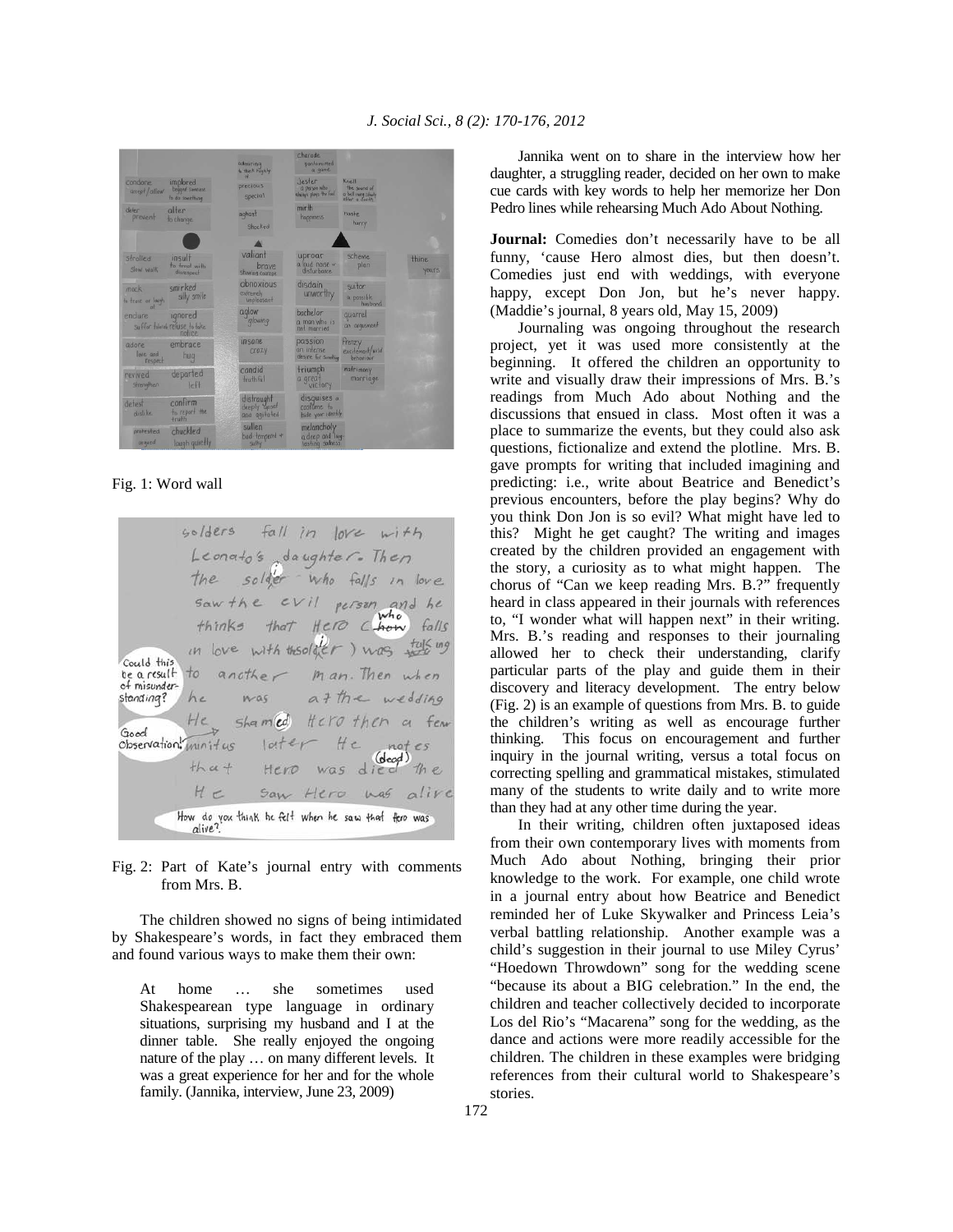

Fig. 3: Character masks



Fig. 4: Reflective leaf and flower

**Character masks:** With the introduction of each new character from Much Ado about Nothing, Mrs. B. would write the name with a brief description on a large piece of paper, e.g., Leonato: Governor of Messina, father of Hero. Once all the characters from the play were introduced and listed, the children engaged in creating character masks (Fig. 3).

 Each child selected a character and on construction paper using oval head-like shapes they visually illustrated the facial features of their chosen character. For instance, the child who chose Conrad gave his character-mask a sly smile, mischievous eyes and a wounded cheek to illicit the character's ill repute within the play. The mask creations allowed the children to bring their understanding of the characters and as importantly the hung masks became a visual reminder of the Much Ado about Nothing characters. And similar to the word wall, the masks then figured as part of the set for the production.

 The exercise of visually representing characters provided the children an opportunity to learn how specific traits, such as dark, slightly slanted eyebrows for Conrad and Don John might suggest mischievousness. This also brought forth how appearances can be stereotyped which invited valuable discussions about "prejudice and how looks may not always speak to the truth of a character or person" (Mrs. B., interview, May 22, 2009).

# Thurs June 18/09

Dear Kimberly,

I really wish you could have made it play that my class was doing. the Much AdoAbout Nothing, by The playmas shakespeare. I play the William part of Beatrice (some note) we mad a few days ago, it took the Set about 3 days to do the set. The set flag, a fountain, the sky wi  $\alpha$ has  $xhe \nSUT$ 2 balconies, a river, claud benchs, grassanda, Dainting the set

Fig. 5: First part of Sophie's reflective letter

**Reflection leaves, flowers and letters:** In addition to journal responses, the children were invited to write brief comments on paper-colored leaves and/or flowers (Fig. 4). These reflective pieces of writing, which included questions, comments and drawings, were then taped on the walls around the classroom, providing the beginning of the garden setting for Much Ado about Nothing. After reading a section of the story, or even during the rehearsal process, children would write what they thought about the play, their feelings about particular characters, or how rehearsals were going. As the production approached, the leaves and flowers multiplied and began to decorate Leonato's garden, anticipating, in full colors, the arrival of the soldiers returning from war at the top of the play. As data, the student writing illustrated a range of comments throughout the Shakespeare study: "I finally memorized all my lines." "I really like the wedding scene. I knew Hero didn't really die." "I'm really nervous." These written comments showcased their thinking during the process and highlighted their literacy engagement inside the décor.

 A final piece of writing was asked of the children after their las performance. The task involved writing a letter to a friend or family member (Fig. 5) who did not see the production of Much Ado about Nothing. What did they miss by not seeing the play? This summative piece of reflective writing allowed the children to articulate key moments they wanted to share, what they remembered most and what they thought others should know about their experience.

## **Newspaper:**

- I remember our newspaper. We even had ads in it about last year's play-Midsummer.
- And, oh, something about Beatrice's Pottery Sale.
- Yeah, it was fun doing that. (Tara and Clare, focus group, February 15, 2011)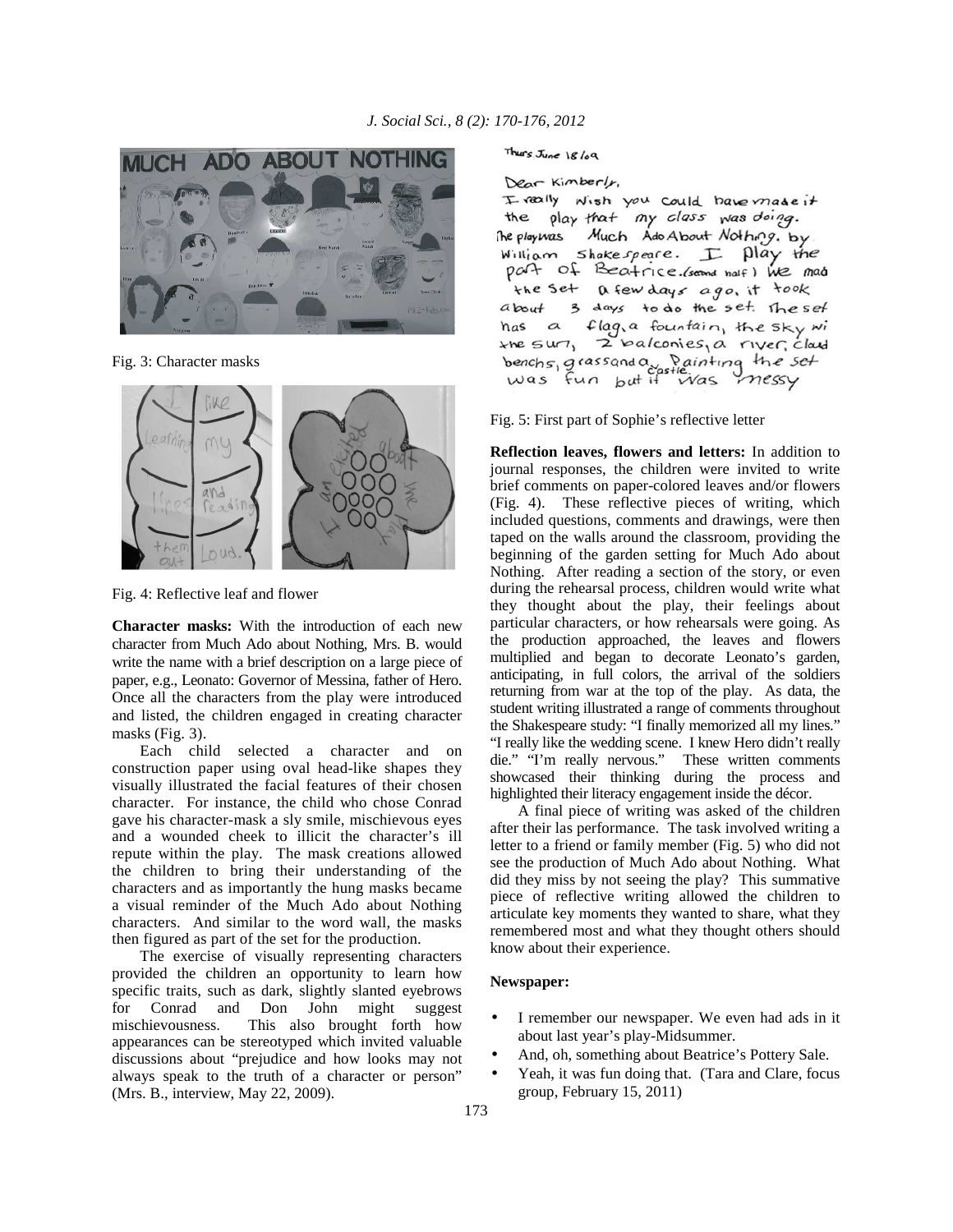

# Fig. 6: Newspaper

 The Messina Times (Fig. 6) was in many ways the capstone writing activity for the children and it emerged from their early journal writing. Mrs. B. paired the children to write an article depicting a significant event within the play. Each pair was asked to create a catchy headline and describe, newspaper-like, the chosen scene or moment: "Claudio, a Brave Soldier Falls for Governor's Daughter," "Don Jon's evil Plotting." Reading current newspapers, the children researched ways to catch a reader's attention. Drafts of their articles were written/re-written with Mrs. B.'s support and suggestions. The Messina Times would not be complete without pictures, so the class engaged to illustrate their articles. They also wanted to create advertisements such as "Beatrice's Pottery Sale." A word search that integrated the word wall was included. A weather forecast to trace the topsy-turvy plot of Much Ado about Nothing was on the front page. And, last but not least, the contributors were acknowledged with short biographies in the back of the ten-page issue along with the roles they were playing, thus becoming the theatre program given to friends and parents during the production. The newspaper writing brought the characters and story of Much Ado about Nothing to life for the children, as they were now the tellers of Shakespeare's play. It led naturally to the rehearsal period as they felt at ease with the content, plot line and characters.

## **RESULTS AND DISCUSSION**

 Although this article focuses mainly on the literacy components, it is important to note that findings about the entire three-month research project with the children suggested three overarching learning phases: (a) literacy, (b) drama, (c) theatre, as outlined below. Each of these phases contains overlap and they inform one another:

- Literacy: Introduce the play by exploring words, plot-line, characters, setting, historical contexts, all the while using various literacy approaches to learning such as a word wall, journal responses, reading and drawing (\*literacy here is referred to in its more traditional sense, suggesting the development of reading and writing, along with speaking and listening)
- *Drama*: Engage in drama strategies such as hotseating, role playing, tableaux, choral speaking, to further the children's insights about characters and themes (Fels and Belliveau, 2007) for a full description of these drama-based strategies)
- *Theatre:* Rehearsing then performing an adapted version of Much Ado About Nothing for other classes, friends and family

 Over the course of three-months the three phases were frequently interwoven, as literacy, drama and theatre approaches were utilized almost daily throughout the project. For instance, early in the process Mrs. B. wanted Shakespeare's language on the tongues of the children, so while reading the story she paused to take a close look at one of Benedict's speeches, "This can be no trick" (Carter, 2009). The soliloquy comes immediately after Benedict overhears a conversation by Don Pedro, Claudio and Leonato (Fig. 7), where the men willfully deceive Benedict into believing that Beatrice is in love with him. Mrs. B. shared what deceiving meant and what a soliloquy entails: generally alone on stage talking out loud, as if in a conversation with oneself. These words were added to the class' word wall. In their journal, children were asked to predict if they thought Benedict and Beatrice would indeed become a couple. Benedict's speech was then spoken out loud with all the children speaking in unison, using a choric approach. Then, on their feet, they moved around the space while speaking in chorus, stopping or pausing physically at the punctuation marks. Continuing with text work, half the class hid behind desks, depicting (and chorally speaking for) Don Pedro, Claudio and Leonato as they eavesdropped on Benedict, who was interpreted by the other half of the class. Bringing the language into their mouths and bodies brought the (a) literacy-based phase into (b) dramatic playing through a chorus, which was then (c) adapted for the production.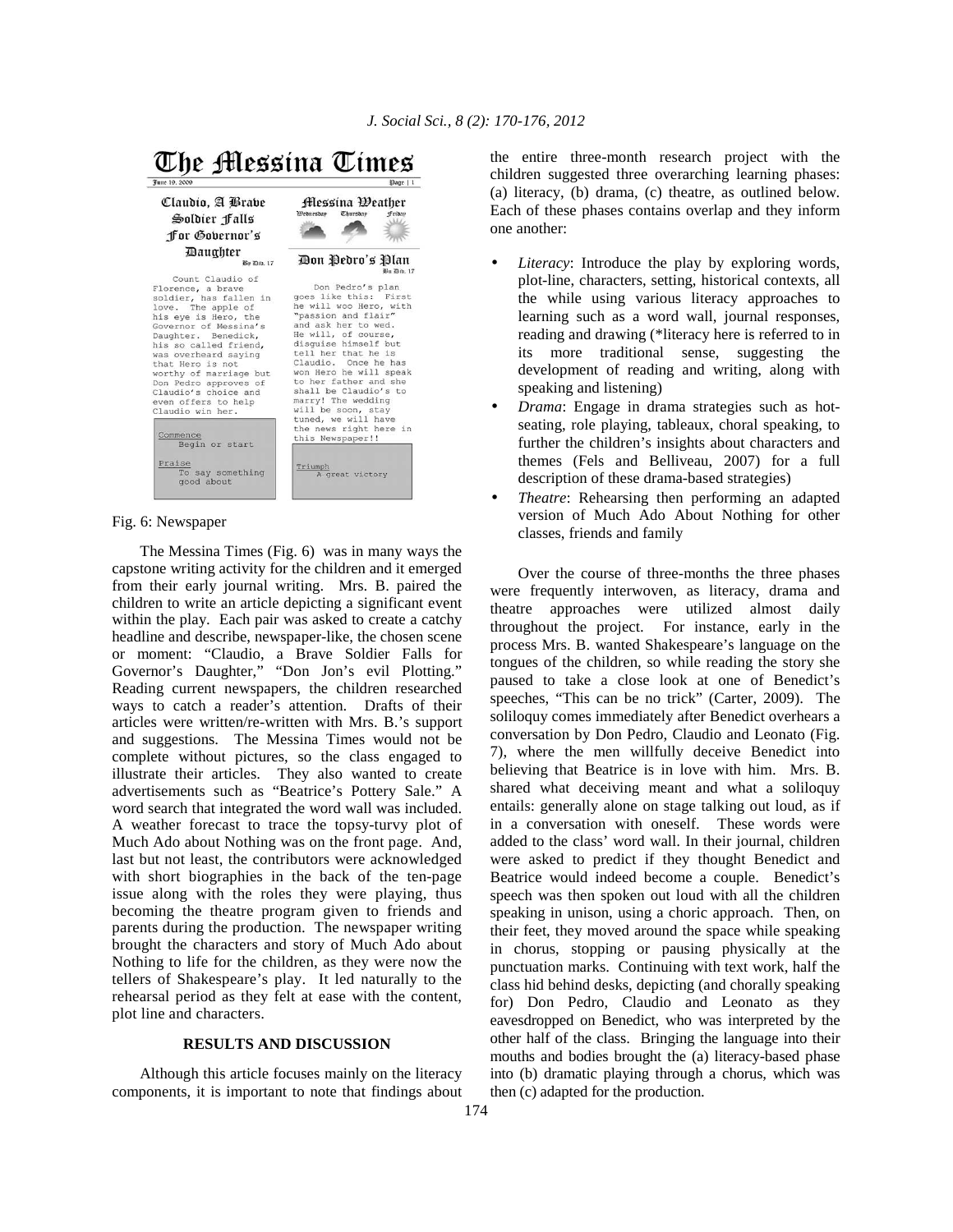

Fig. 7: Newspaper image by Ethan - Benedict hiding in bushes eavesdropping on Leonato, Claudio and Don Pedro

Previous articles and presentations about this study have highlighted the drama and theatre phases as places for meaning making and learning (Belliveau, 2009; Belliveau and Lea, 2009). However, the intent of this article is to analyze and focus on what ways the literacybased approaches became a catalyst for the children's learning through Shakespeare.

### **CONCLUSION**

 The five literacy-based strategies discussed above represent key findings from the data where children were highly engaged in their learning of Shakespeare. The children's engagement during the literacy activities suggests how this phase became foundational for the drama and theatre-based phases that were occurring either simultaneously or in the near future. The multiple writing tasks provided the children with opportunities to express their understanding of the play and became markers of their learning. The preparation that was generated by the literacy strategies allowed the children to then take greater risks as they moved towards doing drama-based activities. For instance, in doing hot-seat activities, the teacher noted how the level of questioning students would ask one another "delved deeper because they had reflected, drawn and written about various characters" (Mrs. B., interview, May 22, 2009). The hot-seat activity has a student seated in the center of the class role-playing a particular character from the play, e.g., Claudio. Other students ask the student-in-role as Claudio questions, which he or she responds to in-role:

 STUDENT: Why did you speak so badly to Hero STUDENT-IN-ROLE (as Claudio): Well, I was really mad at her and I felt wronged by her

(Field notes, May 10, 2009)

 The focus group comments from the children (Feb, 2011) strongly suggest that the experience of performing a Shakespeare play lives on in their memories, as they recalled the language, the set, costumes, rehearsing and performing. According to youth theatre scholar Reason (2010), a significant marker for children's learning through theatre includes an "enduring resonance as the [the work continues] to engage [them] intellectually, imaginatively or emotionally" in the future (p. 111). The foundational work generated through the literacy-based activities prepared and stimulated the children's work with Shakespeare and these written artifacts remain available for them to revisit in years to come. During the focus group two-years after the project, some of the children proudly brought their copies of the Messina Times newspaper, signed by their former classmates. Some also brought their journals and collectively they reminisced, as they leafed through their written work about their experience with Much Ado about Nothing. The re-lived memories included the work on the newspaper, the creation of the set, their costumes and most importantly the collective experience of having performed a Shakespeare play. Two of the participating students, Aidan and Elisha, sum up their experience:

AIDAN: It was like … we were sort of a company of actors, except … it was school … with all the reading and writing stuff

ELISHA: And doing the set … yeah, I remember us painting

AIDAN (pointing to his copy of the newspaper): And we had the program inside our newspaper …

ELISAH: The one on the front page that's by me and Sam … about Don Pedro … and we did one of the advertisements

AIDAN: It was fun … and learning too.

(focus group, February 15, 2011)

## **ACKNOWLEDGEMENT**

 I would like to thank the Social Sciences and Humanities Research Council of Canada for funding the research. Also, I want to sincerely thank the children for their willingness to participate in the research as well as their parents who gave consent and provided their thoughts about the project. Special thank you to the teacher, Mrs. B. for allowing the research to take place in her classroom and enabling the research team to conduct various interviews and follow-ups about the project. Finally, thank you to UBC research assistants Amanda Wager, Eva Ziltener and Graham W. Lea who respectively helped to collect and interpret some of the data for this research. G.W. Lea also shared